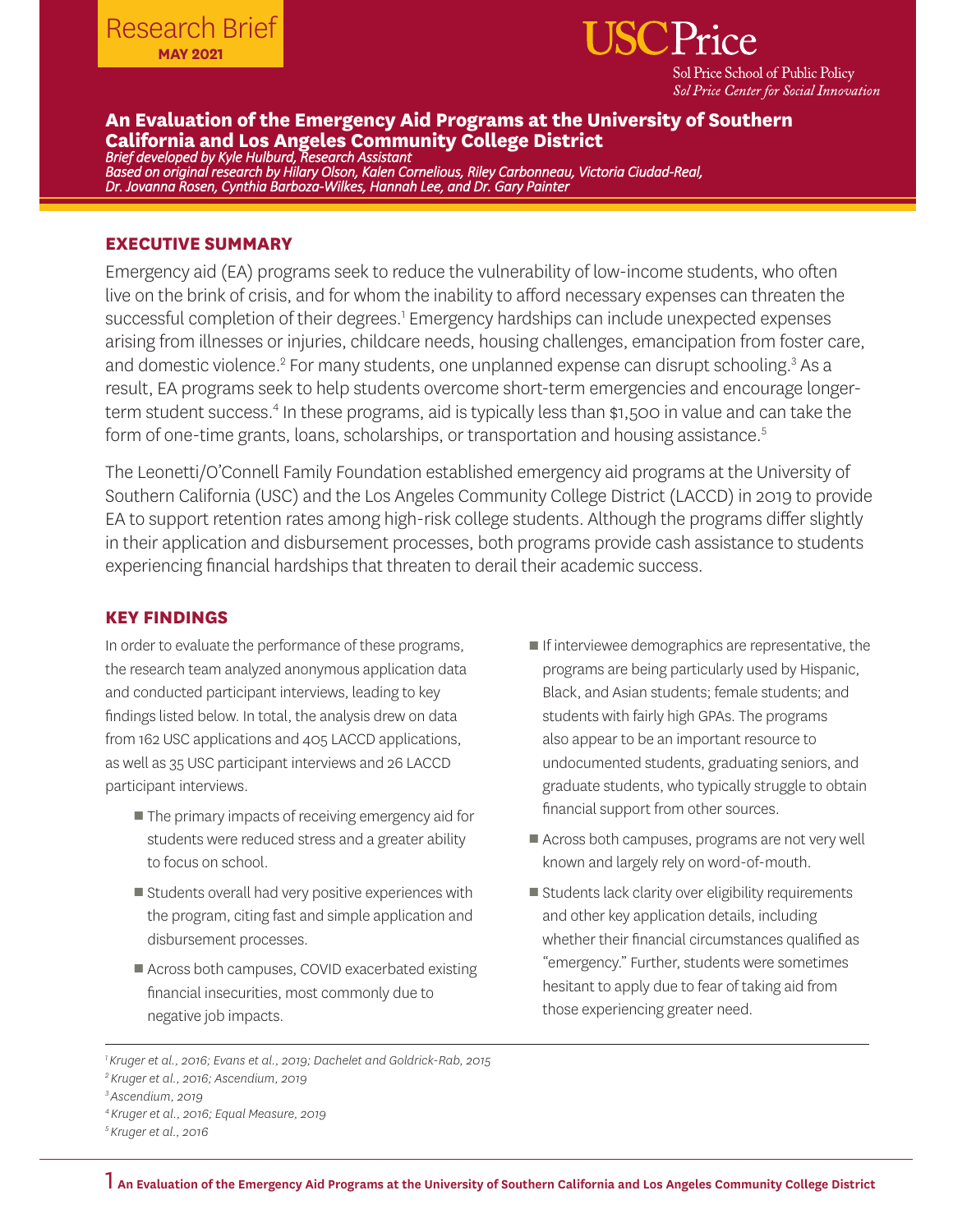### **PROGRAM OVERVIEW**

The USC program was designed and operated by Scholarship America. The application asked students to state their primary type of expense, the amount of assistance requested, and a description of their financial emergency. Eligible expenses included housing, utilities, medical, dental, automobile repairs, childcare, public transportation, and food-related costs. Ineligible expenses included books, tuition and fees, computers, and travel-related costs. However, due to COVID-19, computers and travel-related costs became eligible, while rent became ineligible. To demonstrate eligibility, students had to submit documentation, such as receipts or invoices dated within 30 days of the application, and documents confirming enrollment status. Once approved, program administrators either sent payment directly to a vendor, gave students a gift card to Trader Joe's, or sent money directly to students. Students were eligible to receive up to \$1,000 per request (\$1,500 as of Fall 2020) and could apply once per semester and up to three times during an academic year.

The LACCD application was shorter and embedded within the Los Angeles College Promise Program, a program that specifically supports first-time, full-time college students in their goal of achieving a degree. Students were asked to provide the amount of the expense they were requesting, along with a brief biographical statement and a paragraph explaining their circumstances. The program was only open to students enrolled in the Los Angeles College Promise Program, but students were not restricted in the types of expenses for which they could receive assistance. Once approved, students received payments through their school's financial aid portal. Students could apply once per academic year, initially for a maximum of \$1,000 and then, as of Fall 2020, up to \$500 per request.

### **EMERGENCY AID REQUESTS AND AWARDS**

The USC program received 170 applications, of which it approved 81%. Awards averaged \$852 for a total disbursement of almost \$117,000. Meanwhile, the LACCD program granted 405 awards averaging \$627 for a total disbursement of \$254,000. Across both locations, applicants most often requested assistance for food, housing, and other basic needs. Both programs also received relatively high numbers of applications during March and April of 2020, the onset of the COVID-19 outbreak. The approved expenses for USC and the requested/approved expenses for LACCD are shown in Figures 1 and 2.







## **FIGURE 2: REQUESTED/APPROVED EXPENSES FOR LACCD**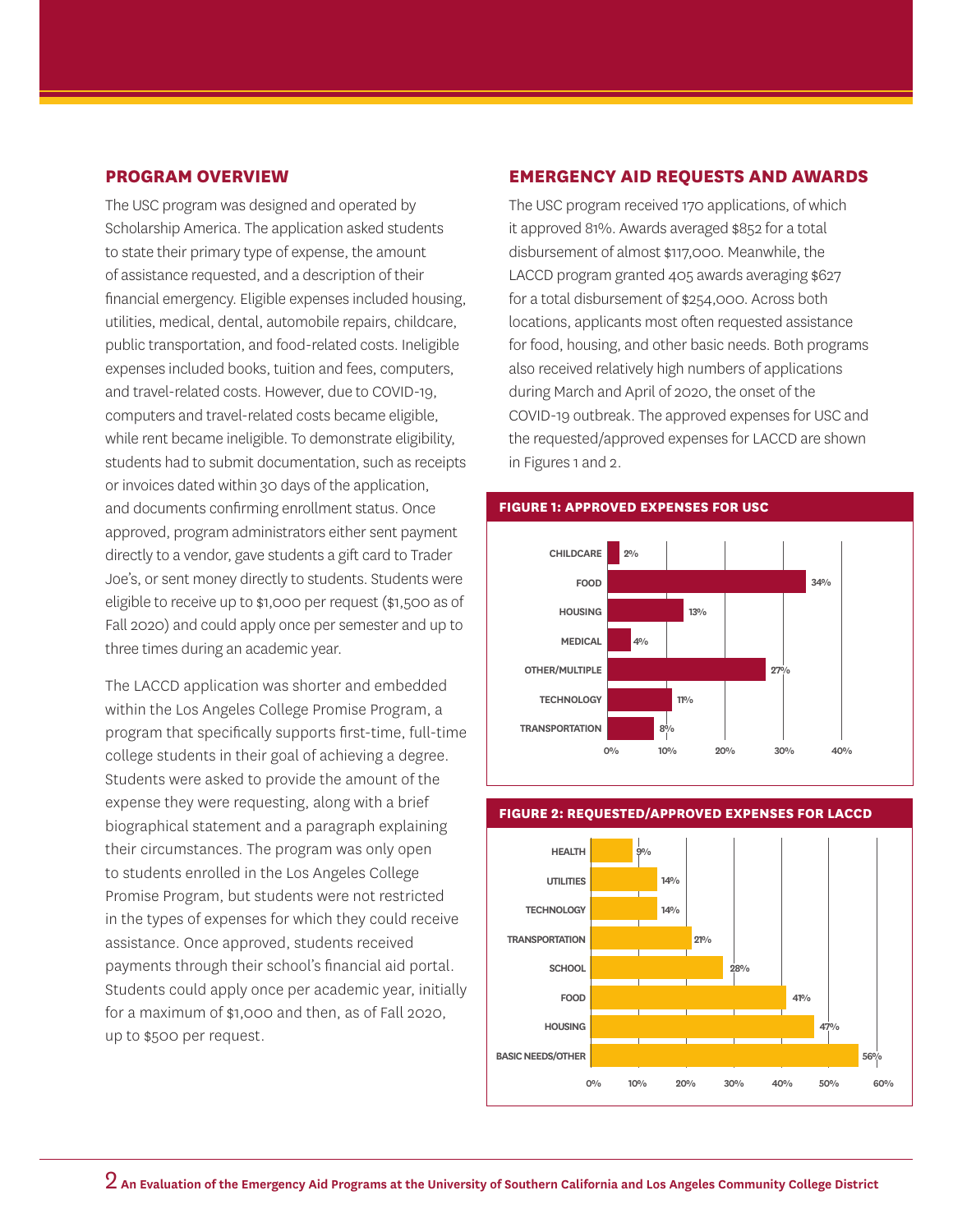## **STUDENT HARDSHIPS & IMPACT OF EMERGENCY AID**

Both sets of students noted that receiving aid helped them stay on track with their academic progress, with some saying they would have needed to reduce their course load or take a leave of absence without the aid. Among both USC and LACCD students, school-based resources were critical in providing financial, emotional, and mental support. A higher number of LACCD students than USC students expressed more constant precarity in their financial situations, where even a slight reduction in income would prevent them from paying their bills. However, even prior to COVID-19 both groups mentioned some difficulties in affording living expenses, specifically rent and transportation.

- Interviewees from both schools were likely to work and rely primarily on themselves if they faced a financial hardship.
- Fewer than a fourth of USC students and even fewer LACCD students — stated that their families could assist them if they faced a financial hardship.
- USC students more often indicated that they were able to ask friends or family for assistance, and LACCD students stated that they did not see any close friends as a viable option for financial support during a hardship.
- Students from both schools were likely to say they would turn to additional work hours or other aid if denied EA.
- USC students were much more likely to consider taking additional loans than LACCD students, but were also likely to mention the associated stress of accruing debt.
- Students from both schools were also concerned about their grades suffering or needing to take time away from school in the absence of aid, but twice as many LACCD students said they would consider withdrawing.

Regarding whether the EA resolved the root cause of their hardship, both groups of interviewees were mixed. 43% of USC students interviewed indicated that it did resolve their crisis, while 46% indicated that it did not. Students indicated that sometimes the emergency that prompted their application was simply replaced by new burdens, such as tuition becoming due or a parent's work hours being unexpectedly cut. LACCD interviewees were similarly split, with 60% saying it did not solve the root of their problem, compared to 40% saying it did. Many students noted that the emergency for which they applied was now being replaced by other challenges, for instance, supplemental nutrition benefits being cut off, rent burdens, family medical expenses, and work insecurity.

One USC student illustrated how the aid helped in the short term, but hardships were persistent, saying, "I wouldn't say it addressed the root cause, but it definitely addressed the immediate issue I had."



#### **FIGURE 3: HARDSHIPS FOR LACCD APPLICANTS**